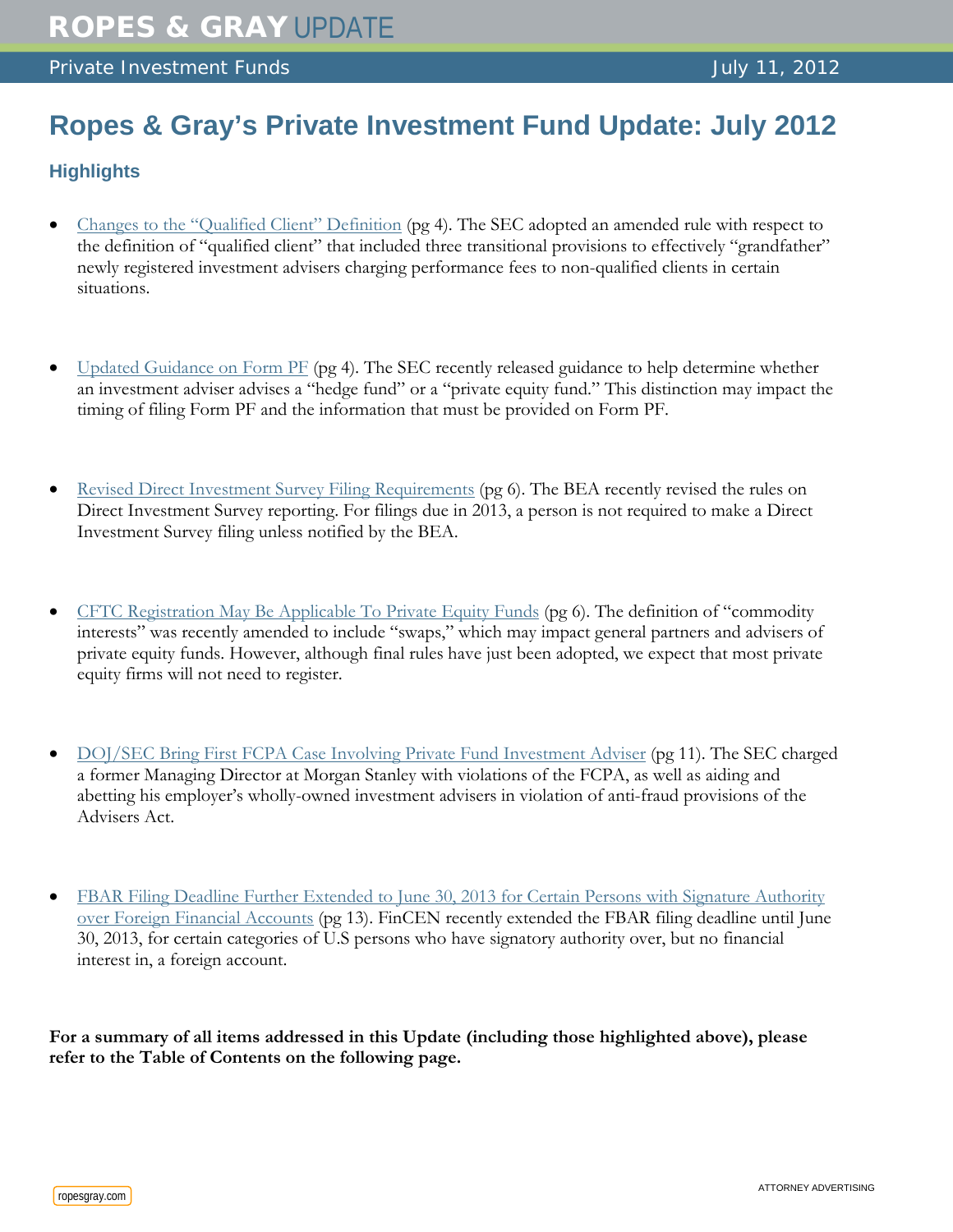# **Table of Contents**

### **Advisers Act Developments**

- [Changes to the "Qualified Client" Definition](#page-3-0) (pg 4). The SEC adopted an amended rule with respect to the definition of "qualified client" that included three transitional provisions to effectively "grandfather" newly registered investment advisers charging performance fees to non-qualified clients in certain situations.
- [Updated Guidance on Form PF](#page-3-1) (pg 4)*.* The SEC recently released guidance to help determine whether an investment adviser advises a "hedge fund" or a "private equity fund." This distinction may impact the timing of filing Form PF and the information that must be provided on Form PF.
- [Pay-To-Play Solicitor Ban Compliance Date Extended](#page-5-2) (pg 6)*.* The SEC extended the compliance date for the Solicitors Ban (*i.e.* using a placement agent that is not a registered broker or dealer, a registered investment adviser, or a municipal adviser) in the Pay-to-Play Rules from June 13, 2012 until nine months after the compliance date of a final rule adopted by the SEC by which municipal adviser firms must register under the Exchange Act.

### **Other Regulatory Developments**

- [Revised Direct Investment Survey Filing Requirements](#page-5-0) (pg 6). The BEA recently revised the rules on Direct Investment Survey reporting. For filings due in 2013, a person is not required to make a Direct Investment Survey filing unless notified by the BEA.
- [CFTC Registration May Be Applicable To Private Equity Funds](#page-5-1) (pg 6). The definition of "commodity interests" was recently amended to include "swaps," which may impact general partners and advisers of private equity funds. However, although final rules have not yet been adopted, we expect that most private equity firms will not need to register.
- [SEC and CFTC Jointly Propose Rules to Help Prevent and Detect Identity Theft](#page-6-0) (pg 7). The SEC and the CFTC jointly proposed guidelines and rules to help protect investors from identity theft by ensuring that programs are created to detect and respond appropriately to red flags.
- [SEC To Miss First JOBS Act](#page-6-1) Deadline (pg 7). The SEC will miss its first deadline under the JOBS Act to lift the general solicitation and advertising ban for Regulation D offerings.
- [SEC and CFTC Adopt Criteria to Identify "Systemically Important" Non-Bank Financial Firms](#page-6-2) (pg 7). The FSOC recently announced a three-part process for determining whether private equity firms, hedge funds and other financial firms are systematically important non-bank financial firms. Systematically important non-bank financial firms will be subject to certain prudential standards.
- [House Bill Would Transfer Investment Adviser Oversight to SROs](#page-7-0) (pg 8). A bill was recently introduced that would shift responsibility for adviser oversight from the SEC to one or more self-regulatory organizations.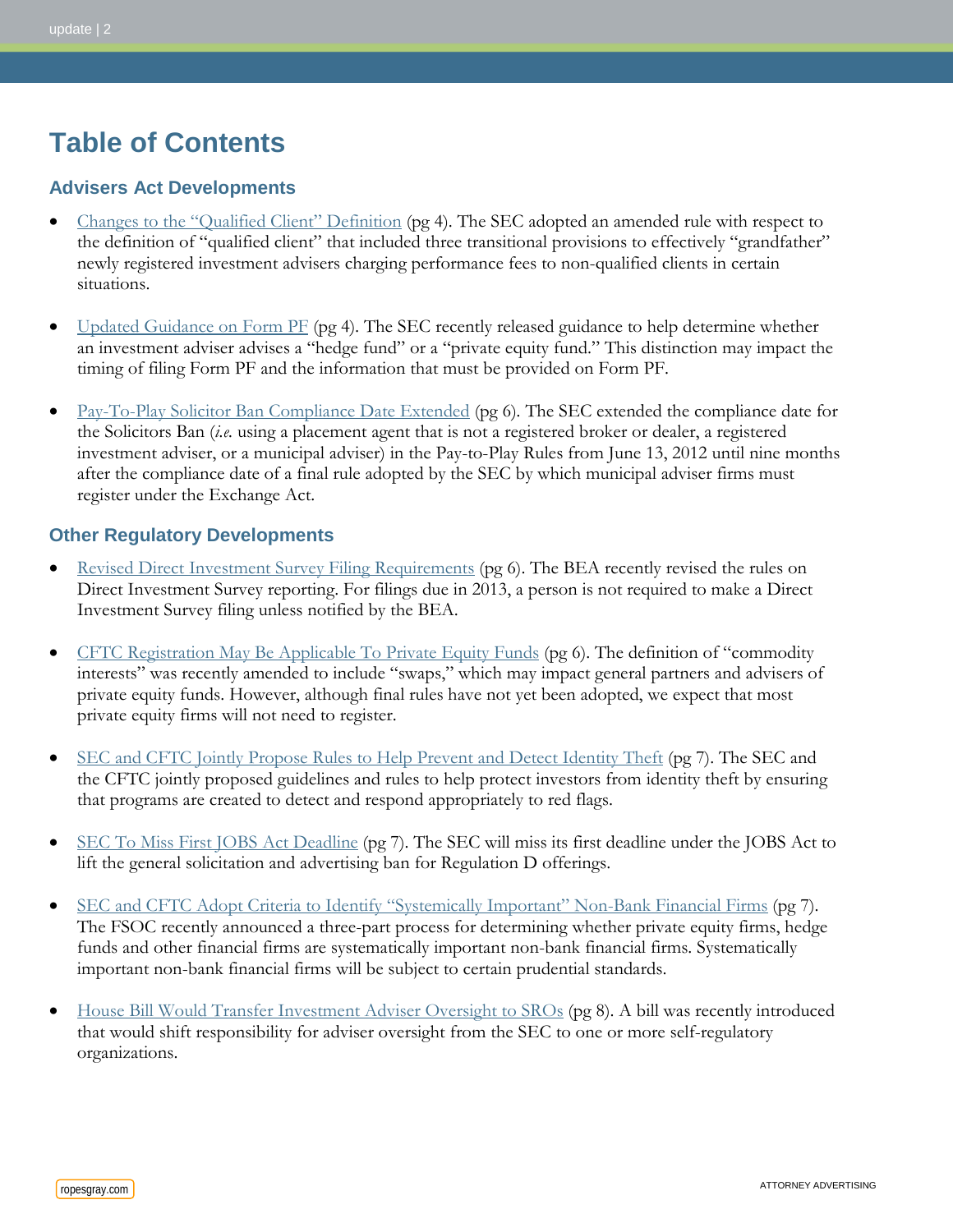### **Examination and Enforcement Action Developments**

- SEC Official Outlines Three-Part Approach to Examining Newly Registered Investment Advisers and [Key Conflicts of Interests for Private Equity Funds](#page-8-0) (pg 9). SEC officials recently articulated a three-part phase to educate, examine and report risk factors regarding newly registered investment advisers. They also discussed conflicts of interest for private equity firms.
- [Senior SEC Officials Discuss Asset Management Examination and Enforcement Initiatives and Priorities](#page-9-0)  [for 2012](#page-9-0) (pg 10). SEC officials recently commented on their current examination and enforcement priorities for the asset management industry in 2012.
- [Increasingly Global Reach of the SEC](#page-10-1) (pg 11). The SEC recently entered into supervisory cooperation arrangements with various non-U.S. monetary authorities.
- [DOJ/SEC Bring First FCPA Case Involving Private Fund Investment Adviser](#page-10-0) (pg 11). The SEC charged a former managing director at Morgan Stanley with violations of the FCPA, as well as aiding and abetting his employer's wholly-owned investment advisers in violation of anti-fraud provisions of the Advisers Act.
- [FSA Fines Former JC Flowers UK CEO](#page-11-0) (pg 12). The FSA fined the former CEO of JC Flowers for fraudulently invoicing a portfolio company over an eight-month period.
- [SEC Credits Former Executive's Cooperation by](#page-12-1) Declining to Take Enforcement Action (pg 13). The SEC publicly recognized the assistance of a former executive that led to an enforcement action against the executive's former employer by declining to take action against the former executive.

## **Tax Related Developments**

- FBAR Filing Deadline Further Extended to June 30, 2013 for Certain Persons with Signature Authority [over Foreign Financial Accounts](#page-12-0) (pg 13). FinCEN recently extended the FBAR filing deadline until June 30, 2013, for certain categories of U.S persons who have signatory authority over, but no financial interest in, a foreign account.
- [New IRS Requirements for Electronic Furnishing of Schedules K-1](#page-12-2) (pg 13). The IRS issued new requirements that a partnership must meet to provide its partners with Schedules K-1 exclusively in electronic format.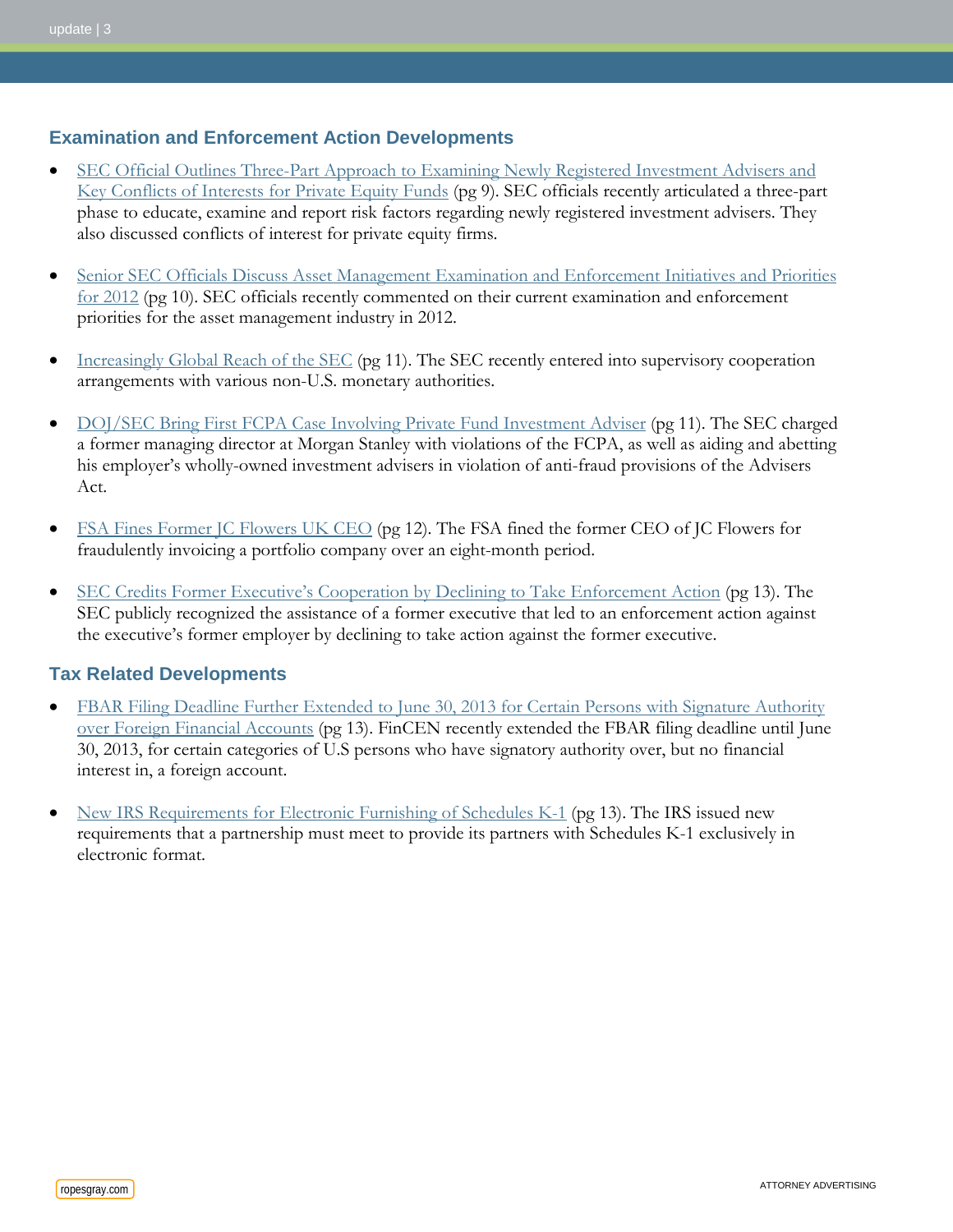# **Advisers Act Developments**

## <span id="page-3-0"></span>**Changes to the "Qualified Client" Definition**

As discussed in more detail in our previous [Alert,](http://www.ropesgray.com/files/Publication/2de2b14b-5024-4211-9a09-c0f3bc3c4c25/Presentation/PublicationAttachment/b2b00f93-1309-4af9-b2be-c4f77f7a2da3/20120214_PIF_Alert.pdf) earlier this year the U.S. Securities and Exchange Commission (the "SEC") adopted a revised definition of "qualified client" by raising the thresholds qualified clients must meet in connection with the charging of performance and incentive fees/allocations by investment advisers.

The SEC subsequently adopted an amended rule that included three transitional provisions. First, registered investment advisers may continue to charge performance fees to clients (including private funds exempt under Section  $3(c)(1)$  of the Investment Company Act of 1940 (the "Investment Company Act")) with investors that met the definition of a "qualified client" at the time of their investment in the fund, even if they do not meet the dollar amount thresholds under the amended rule. Second, the amended rule allows newly registered investment advisers to continue charging performance fees to clients pursuant to existing performance compensation arrangements if they were already charging those fees prior to registration. Finally, the amended rule allows for limited transfers of an interest in a private fund from a "qualified client" to a person that was not an investor in the fund when the existing performance compensation arrangement was entered into, and is not a "qualified client" at the time of the transfer (*e.g.*, transfers of interests in private funds by gift or bequest or pursuant to an agreement related to a legal separation or divorce). This amended rule became effective on May 22, 2012.

**Prior to raising a new 3(c)(1) fund, private equity funds should revise their subscription documents to ensure that the definition of "qualified client" is updated in accordance with the SEC's order, and should analyze performance and incentive fees/allocations in accordance with the revised definition.** 

## <span id="page-3-1"></span>**Updated Guidance on Form PF**

As discussed in more detail in our <u>Alert</u> on Form PF, there are different reporting obligations that apply to an investment adviser, depending on whether the funds managed by such investment adviser are hedge funds or private equity funds. This distinction is important because whether an investment adviser advises a "hedge fund" or a "private equity fund" would impact the timing of filing Form PF, and the information required to be provided on Form PF.

Form PF does not allow a firm to determine the type of fund it advises, but rather sets up various definitions. A private equity fund is essentially defined as a fund that is not a hedge fund. A hedge fund is defined as a fund that (i) pays a carry based on unrealized gains, (ii) may borrow (including guarantees) an amount in excess of one half of its NAV (including committed capital) or may have gross notional exposure in excess of twice its NAV (including committed capital) or (iii) may sell securities or other assets short or enter into similar transactions (other than for the purposes of hedging currency exposure or managing duration). If a fund satisfies any one of those three prongs, it is a hedge fund for purposes of Form PF. Prongs (ii) and (iii) of the hedge fund definition do not speak in terms of actual borrowing or shorting, but rather the ability to do so. This is notable because in many instances private equity firms do not engage in those practices, but are not prohibited from doing so by their fund agreements.

The SEC in the [adopting release](http://www.sec.gov/rules/final/2011/ia-3221.pdf) for Form PF clarified that "a private fund would not be a "hedge fund" for purposes of Form PF solely because its organizational documents fail to prohibit the fund from borrowing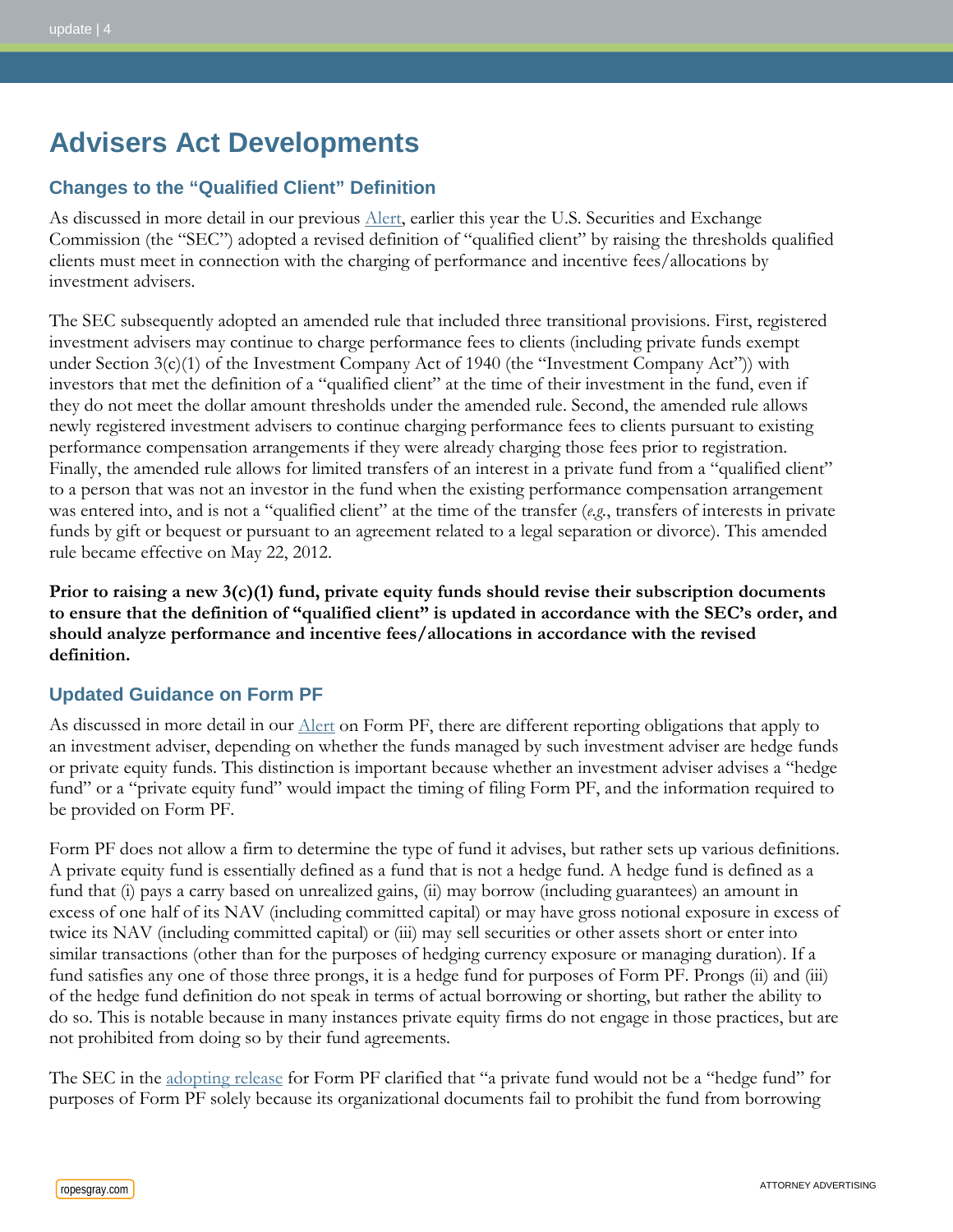or incurring derivative exposures in excess of the specified amounts or from engaging in short selling so long as the fund in fact does not engage in these practices and a reasonable investor would understand, based on the fund's offering documents, that the fund will not engage in these practices." However, the SEC recently came out with further guidance regarding this distinction, as follows:

### *Q3.1:* I advise a private fund that would be categorized as a private equity fund, except for the fact that the fund documents allow the fund to either employ large amounts of leverage or sell assets short. The fund does not in fact, nor does it intend to, incur leverage or short any assets. May I treat this private fund as a private equity fund instead of as a hedge fund for reporting purposes?

*A3.1: No. In adopting the Form, the Commission considered, but did not accept, commenters' arguments that the leverage and shorting characteristics in the definition of "hedge fund" should focus on actual or contemplated use, rather than potential use. See [Investment Advisers Release 3308,](http://sec.gov/rules/final/2011/ia-3308.pdf) text accompanying footnote 78. (Posted June 8, 2012)*

While the SEC's pronouncements may be susceptible to multiple readings, we believe the most logical reading of the adopting release together with the guidance in the recent "Frequently Asked Questions" is that (i) if private equity fund documents are silent on leverage and shorting, and the fund's offering documents would not otherwise lead a reasonable investor to believe that the fund could engage in leverage or short sales, the fund is a "private equity fund" for purposes of Form PF, but (ii) if private equity fund documents explicitly allow leverage and/or shorting, even if there is no intention to engage in such activities, then regardless of reasonable investor expectations the fund may be categorized by the SEC as a "hedge fund" for purposes of Form PF.

This distinction is important for several reasons:

- 1. An adviser with at least \$5 billion in regulatory assets under management attributable to "hedge funds" as of March 31, 2012 must file its first Form PF within 60 days following June 30, 2012. Advisers to only private equity funds do not have to file the first Form PF until 2013, regardless of assets under management.
- 2. Large hedge fund advisers (those with \$1.5 billion in regulatory assets under management attributable to hedge funds) must file Form PF quarterly. All private equity advisers (large or otherwise) must file annually.
- 3. The information to be provided on Form PF differs greatly depending on whether a fund is a hedge fund or private equity fund.

#### **In light of these consequences, we would recommend reviewing your fund documents to determine whether they allow leverage or derivatives in excess of the thresholds above or permit shorting. If the fund documents specifically allow such practices, you should consider whether you wish to amend the LPA to eliminate such authority.**

Furthermore, as highlighted in our previous [Alert](http://www.ropesgray.com/files/Publication/2de2b14b-5024-4211-9a09-c0f3bc3c4c25/Presentation/PublicationAttachment/b2b00f93-1309-4af9-b2be-c4f77f7a2da3/20120214_PIF_Alert.pdf) (discussing regulatory developments relating to fund documents), please note that Form PF includes several reporting requirements that may require funds to collect information they had not previously collected in their subscription documents, including information about the types of investors invested in the fund and affiliations among investors. This information must be collected at the launch of a new fund, as well as upon any transfers of fund interest to ensure accurate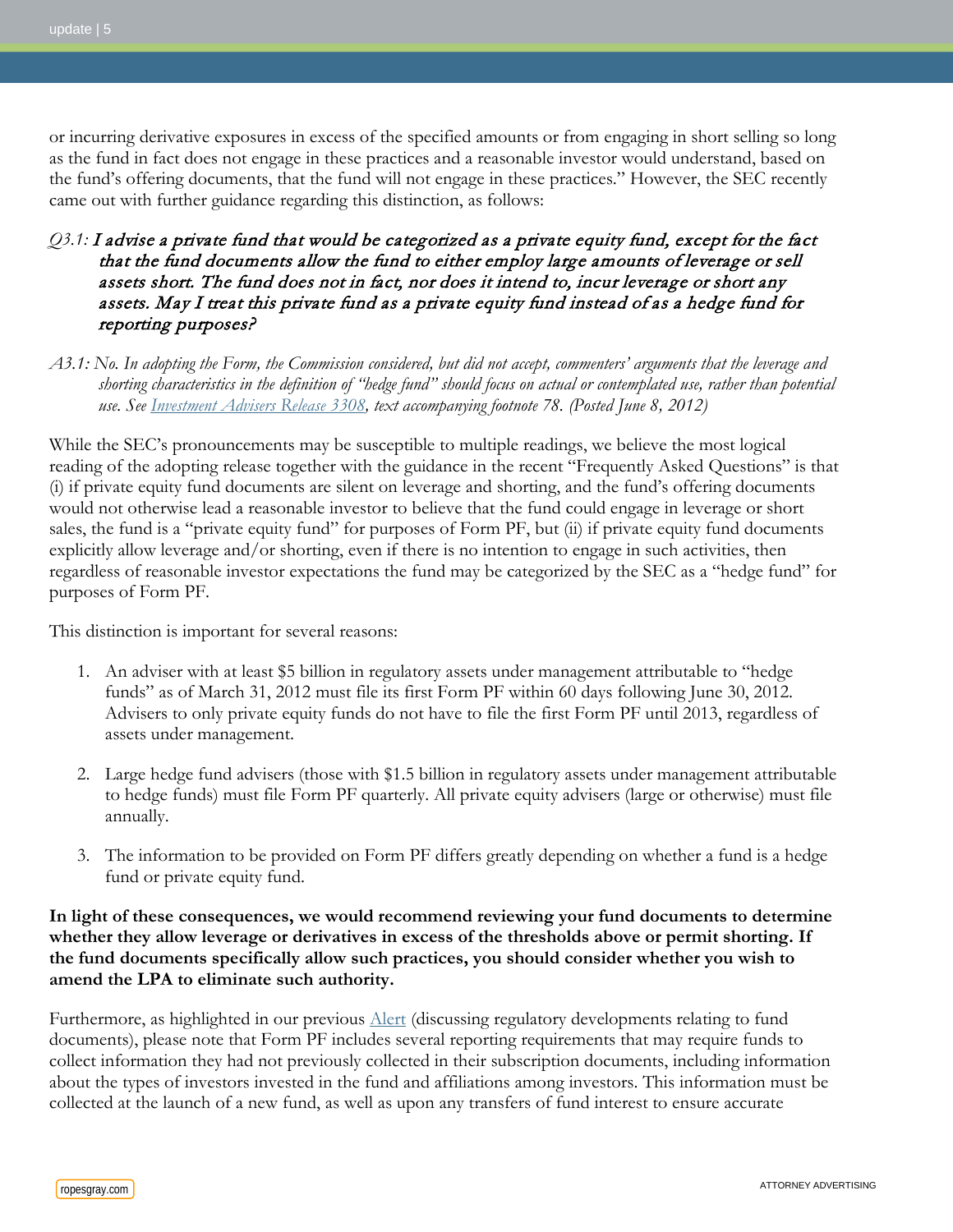information on the investors invested in the fund. **Prior to raising a new fund or consenting to the transfer of interest in its fund, private equity funds should revise their subscription and transfer documents to ensure all required information about beneficial ownership will be obtained by the funds.**

#### <span id="page-5-2"></span>**Pay-To-Play Solicitor Ban Compliance Date Extended**

The Advisers Act political contribution rules prohibit an investment adviser from providing (or agreeing to provide), directly or indirectly, payment to any third-party for a solicitation of business from any government entity on behalf of such adviser, unless such third-party solicitor is (i) an SEC-registered investment adviser, (ii) a registered broker or dealer or (iii) a municipal adviser (the "Solicitor Ban"). The SEC extended the compliance date for the Solicitor Ban from June 13, 2012 until nine months after the compliance date of a final rule adopted by the SEC by which municipal adviser firms must register under the Securities Exchange Act of 1934 (the "Exchange Act"). This extension was granted to ensure an orderly transition for investment advisers and third-party solicitors as well as to provide additional time for them to adjust compliance policies and procedures after the transition. The SEC will announce the new compliance date once such a final rule is adopted.

## **Other Regulatory Developments**

### <span id="page-5-0"></span>**Revised Direct Investment Survey Filing Requirements**

The Bureau of Economic Analysis (the "BEA") recently revised the rules on Direct Investment Survey reporting for both Outward Direct Investment Surveys (detailing information on direct investments made by U.S. entities in non-U.S. entities) and Inward Direct Investment Surveys (detailing information on direct investments made by non-U.S. entities in U.S entities). With respect to Direct Investment Surveys due in 2013 (*i.e.* with respect to Annual Surveys for the 2012 calendar year and with respect to Quarterly Surveys for the first quarter of 2013, and thereafter), only persons notified by the BEA will be required to file Direct Investment Survey(s) with the BEA (*i.e.*, any person that does not receive a notice from the BEA will not be required to make such a filing).

## <span id="page-5-1"></span>**CFTC Registration May Be Applicable To Private Equity Funds**

If a private fund trades in one or more commodity interests, the operator of the fund (typically, the general partner of such fund) and the adviser to the fund are required to register with the U.S. Commodity Futures Trading Commission (the "CFTC") as a commodity pool operator and a commodity trading adviser, respectively (absent an exemption to registration). Previously, commodity interests generally included only futures and options on futures and commodities. However, the 2010 Dodd-Frank Wall Street Reform and Consumer Protection Act (the "Dodd-Frank Act") added "swaps" to the list of commodity interests. Swaps will include most over-the-counter derivatives, including currency derivatives.

As a result, general partners and advisers to private equity funds may need to register with the CFTC absent an exemption. It is worth noting, however, that we would expect most private equity firms will be able to rely on certain *de minimus* exemptions in Rule 4.13(a)(3). In short, under the Rule 4.13(a)(3) exemption, a private fund is exempt from registration if it either keeps (1) the initial margin, premiums and required minimum security deposit required to establish commodity interest positions below 5% of the fund's liquidation value or (2) the net notional value of its commodity interest position from exceeding 100% of the fund's liquidation value. Under the amended rule, general partners and advisers of private equity funds claiming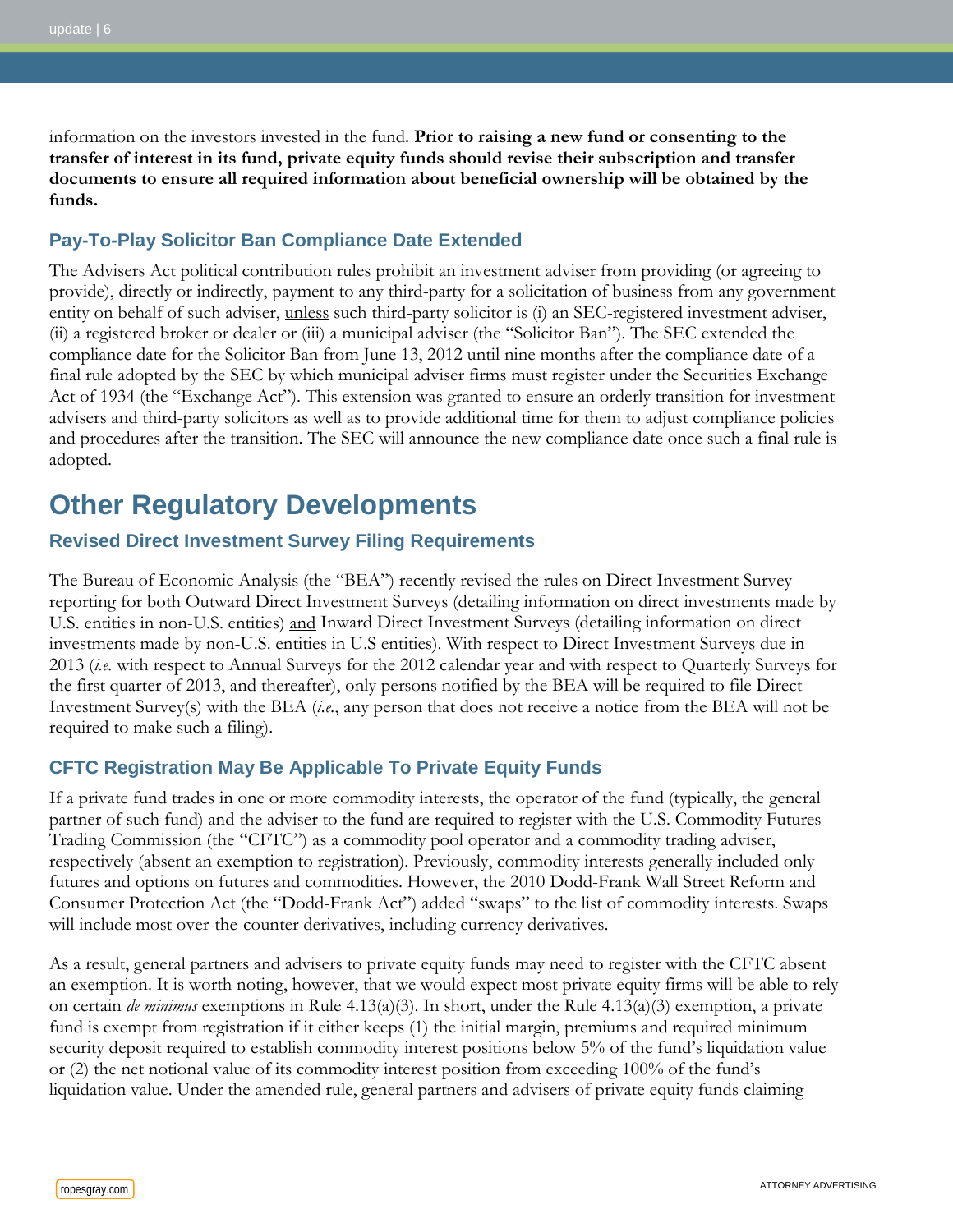relief under the Rule 4.13(a)(3) exemption must confirm their claim of exemption on an annual basis. **The final definition of "swaps" was adopted by the CFTC on July 10, 2012. However, the U.S. Treasury may make a final determination governing whether foreign exchange swaps and forwards are "swaps" for this purpose. Once the proposed decision has been finalized by the U.S. Treasury, we will provide more detailed guidance on "next steps."**

## <span id="page-6-0"></span>**SEC and CFTC Jointly Propose Rules to Help Prevent and Detect Identity Theft**

In February 2012, the SEC and the CFTC (together, the "Commissions") jointly issued proposed rules and guidelines intended to help protect investors from identity theft by ensuring that investment advisers registered or required to register under the Advisers Act, broker-dealers, mutual funds, and other entities regulated by the Commissions create programs to detect and respond appropriately to red flags. The proposed rules implement new provisions enacted by Title X of Dodd-Frank, which amends the Fair Credit Reporting Act ("FCRA") and transfers authority over certain parts of the FCRA from the Federal Trade Commission ("FTC") to the Commissions for entities they regulate. The proposed rules and guidelines are substantially similar to rules and guidelines adopted in 2007 by the FTC and other federal financial regulatory agencies that were previously required to adopt such rules (the "2007 Rules").

The proposed rules would require that (i) each entity regulated by the Commissions that falls within the scope of the rules to develop and implement a written identity theft program that includes reasonable policies and procedures to identify, prevent and mitigate identity theft in connection with certain existing accounts or the opening of new accounts and (ii) the identity theft program be subject to periodic review and updates. The Commissions also proposed guidelines to assist entities in formulating and maintaining a program that would satisfy the requirements of the proposed rules.

Comments were due to the Commissions by May 7, 2012. The Commissions propose to make the rules and guidelines effective 30 days after publication of the final rules in the Federal Register. The complete SEC/CFTC release can be found [here.](http://www.sec.gov/rules/proposed/2012/ic-29969.pdf)

## <span id="page-6-1"></span>**SEC To Miss First JOBS Act Deadline**

The SEC will miss its first rulemaking deadline under the Jumpstart Our Business Startups Act (the "JOBS Act"), under which the SEC was required to lift the general solicitation and advertising ban for certain private offerings (*i.e.*, offerings made under Regulation D to accredited investors). The JOBS Act gave the SEC until July 4, 2012 to issue rules to lift the ban. The SEC has given notice that it intends to consider a draft of these rules at a meeting held on August 22, 2012. We understand the SEC may consider adopting interim final temporary rules (rather than proposed rules) on that date.

## <span id="page-6-2"></span>**SEC and CFTC Adopt Criteria to Identify "Systemically Important" Non-Bank Financial Firms**

On April 3, 2012, the Financial Stability Oversight Council (the "FSOC") announced a final rule establishing criteria for identifying non-bank financial firms as "systemically important." Firms that are identified as nonbank systemically important financial institutions ("non-bank SIFIs") are considered threats to U.S. financial stability and will be regulated like banks. The FSOC will apply a three-part process for determining whether private equity firms, hedge funds, insurance firms, and other financial firms are non-bank SIFIs. The text of the adopting release is available [here.](http://www.treasury.gov/initiatives/fsoc/Documents/Nonbank%20Designations%20-%20Final%20Rule%20and%20Guidance.pdf)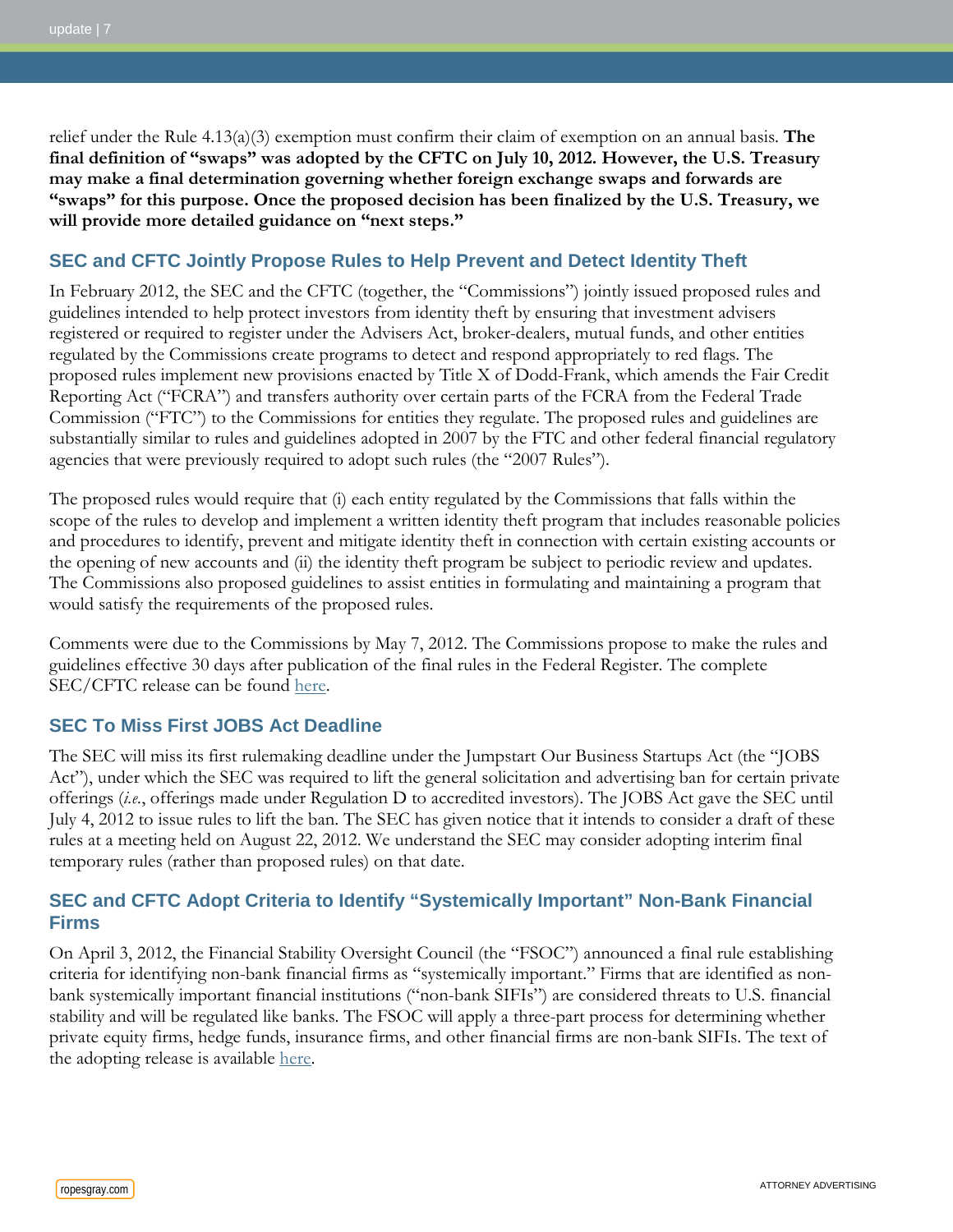In Stage 1 the FSOC will evaluate companies that meet the threshold of having \$50 billion or more in consolidated assets and (i) \$30 billion or more in gross notional credit default swaps outstanding for which the nonbank financial company is the reference entity, (ii) \$3.5 billion or more of derivative liabilities, (iii) \$20 billion in total outstanding debt, (iv) 15 to 1 leverage ratio, as measured by total consolidated assets (excluding separate accounts) to total equity,  $or$  (v) 10 percent ratio of short-term debt (with maturity less</u> than 12 months) to total consolidated assets. In applying the Stage 1 thresholds set forth above, the FSOC "may consider the aggregate risks posed by separate funds that are managed by the same adviser, particularly if the funds' investments are identical or highly similar." Further, the FSOC" will appropriately reflect the distinct nature of assets under management compared to the asset manager's own assets." Fewer than 50 entities are expected to meet the first-stage thresholds.

If a firm meets the Stage 1 thresholds, in Stage 2, the FSOC will use public information (*e.g.* from regulatory agencies), along with information voluntarily submitted by the company, to evaluate its risk profile and characteristics. The FSOC will analyze a firm based on six metrics: (i) size, (ii) interconnectedness, (iii) substitutability, (iv) leverage, (v) liquidity risk and maturity mismatch, and (vi) existing regulatory scrutiny. This review will consist of both quantitative and qualitative analysis.

In Stage 3, the FSOC will continue its Stage 2 analysis and using information directly from the firm. Each firm reviewed during this Stages 3 will receive notice of such review and be given an opportunity to submit materials within a specified time. The firm will also be given notice when the record is deemed complete. If after all three parts of the review, the FSOC votes to render a decision to designate the firm as a non-bank SIFI, a firm can challenge the designation by requesting a hearing before the FSOC and, if necessary, by suing in federal court.

After Stage 3, the FSOC will vote on designating a firm as a non-bank SIFI or not. Designation as a nonbank SIFI requires affirmative votes by at least two-thirds of the FSOC, including the Chairperson. The FSOC will consult with the relevant regulatory agency prior to rendering a decision and shall issue written notice to the firm explaining the basis of the proposed determination at least one business day before publicly announcing a final determination.

Firms designated as non-bank SIFIs will be subject to the Board of Governors and prudent standards established by the Board of Governors under the Dodd-Frank Act. The Board of Governor's proposed prudential standards for non-bank SIFIs include: (i) risk-based capital requirements and leverage limits, (ii) liquidity requirements, (iii) single-counterparty credit limits, (iv) risk management, (v) stress tests, (vi) the debt-to-equity ceiling and (vii) early remediation.

## <span id="page-7-0"></span>**House Bill Would Transfer Investment Adviser Oversight to SROs**

On April 25, Representatives Bachus (R-Ala.) and McCarthy (D-N.Y.) introduced a bill that would shift responsibility for investment adviser oversight from the SEC to one or more Self-Regulatory Organizations ("SROs"), which would be called National Investment Adviser Associations ("NIAAs"). The Financial Industry Regulation Authority ("FINRA"), which supports the bill, appears to be the only SRO currently capable of serving such a role. The Bill follows in the wake of an [SEC study](http://www.sec.gov/news/studies/2011/914studyfinal.pdf) released in 2011 that reviewed the need for enhanced examination and enforcement resources for investment advisers and proposed the SRO model as an option for Congress to consider.

The proposed bill, [H.R. 4624](http://www.gpo.gov/fdsys/pkg/BILLS-112hr4624ih/pdf/BILLS-112hr4624ih.pdf) (the "Bill"), would amend the Investment Advisers Act of 1940 (the "Advisers" Act") by (1) adding a new Section 203B, which would require investment advisers to register with an NIAA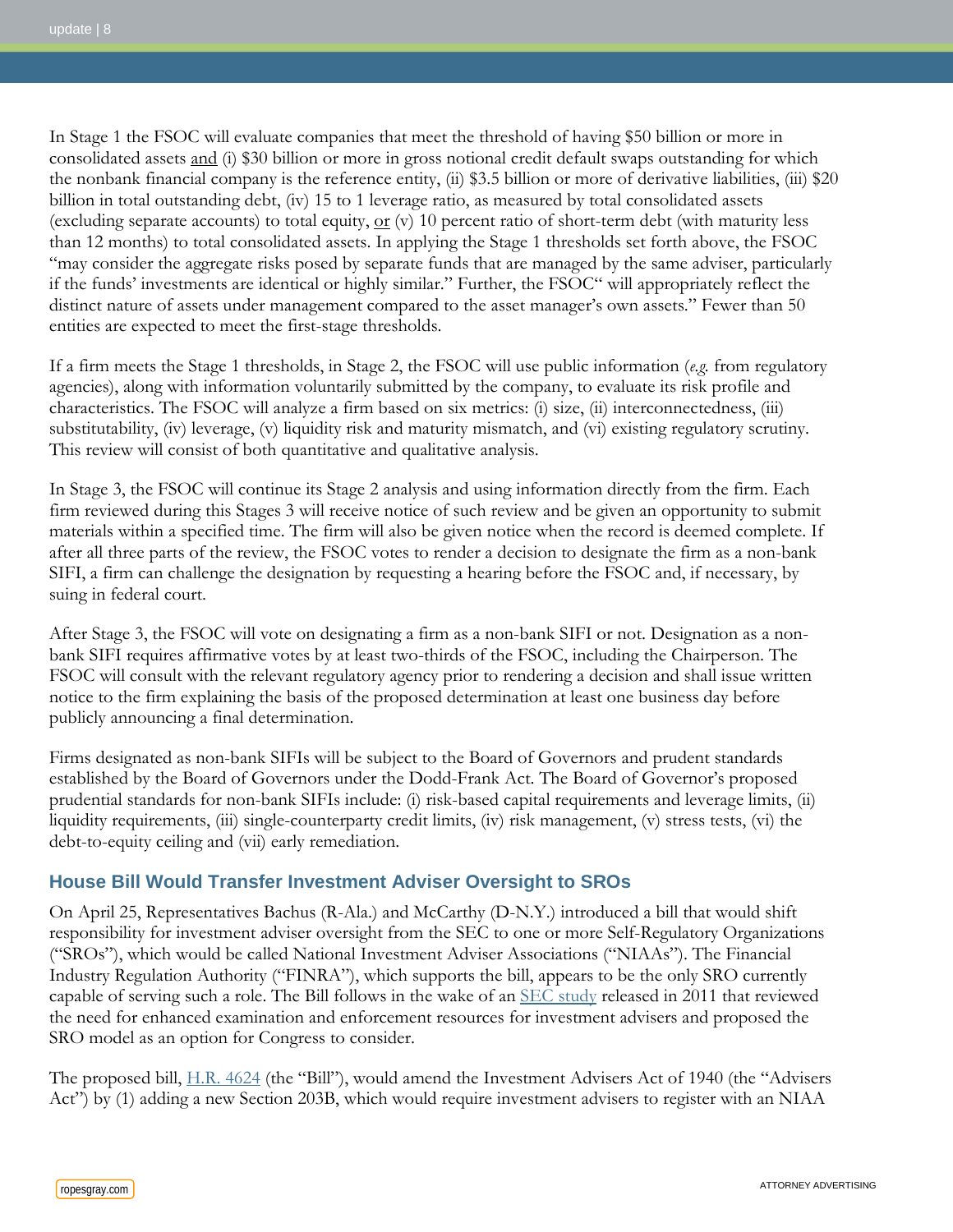and (2) adding a new Section 203C, which would provide the SEC with supervisory authority over NIAAs. An investment adviser would be exempt from registration under the proposed requirements if such investment adviser has 90% or more of its total assets under management attributable to, individually or in the aggregate, qualified purchasers or private funds.

**While there is no action to take at this time, we will alert you to further developments, as the Bill could have a significant impact on costs and future oversight of investment advisers registered with the SEC.**

## **Examination and Enforcement Action Developments**

### <span id="page-8-0"></span>**SEC Official Outlines Three-Part Approach to Examining Newly Registered Investment Advisers and Key Conflicts of Interests for Private Equity Funds**

Speaking at the Private Fund Compliance Forum 2012 in New York on May 2, Carlo di Florio, Director of the Office of Compliance Inspections and Examination ("OCIE"), outlined the SEC's strategy for examining the many newly registered private fund advisers. Director di Florio's remarks, which have been echoed recently by other SEC officials, articulate a three-part approach. Click [here](http://www.sec.gov/news/speech/2012/spch050212cvd.htm) for the full text of Director di Florio's speech.

The first phase will consist of an industry outreach and educational efforts to share the SEC's expectations with respect to the highest-risk areas for private fund advisers. The second phase will be coordinated, targeted examinations of "a significant percentage" of the new registrants. Director di Florio suggested this second phase will occur "late summer or early fall." The third phase will share the results of these exams more broadly, through a series of "after-action" reports or a "National Examination Risk Alert" that will describe the common risks identified along with other collective findings.

In choosing investment advisers for exams, OCIE looks to a number of risk factors to identify exam candidates. For private fund advisers, these factors include material changes in business activities or investment strategies; changes in the responsibilities, outside activities, or employment of key personnel; the disciplinary history of the firm and its personnel; assets being held by affiliate firms; and anomalies in fees, performance, or disclosure compared to peers or prior periods (which might consist of apparent smoothing of returns, perceived overstatement of assets, or consistent claims of high rates of return). Once a firm is selected for an exam, OCIE will focus on risk areas it identifies in an analysis that is more specific to the investment adviser and its funds.

For newly registered investment advisers concerned about exams, Director di Florio recommended that the "best way to avoid attracting [the SEC's] attention would be to be very proactive and thoughtful about identifying conflicts . . . and remediating those conflicts with strong policies, procedures and other risk controls, as well as making sure that [the] firm has a strong ethical culture from top to bottom." Director di Florio recognized that some conflicts are inherent in the private equity business model and stated that these need to be managed instead of eliminated.

Director di Florio noted that potential conflicts exist in each stage of the lifecycle of a private equity fund: the Fund-Raising Stage, the Investment Stage, the Management Stage and the Exit Stage. Potential conflicts that may arise in the Fund-Raising Stage include (i) conflicts surrounding the use of third-party consultants (*i.e.* placement agents), (ii) conflicts between the private fund manager and the fund or its investors and (iii) conflicts over how the fund is marketed, specifically with respect to the representations about returns on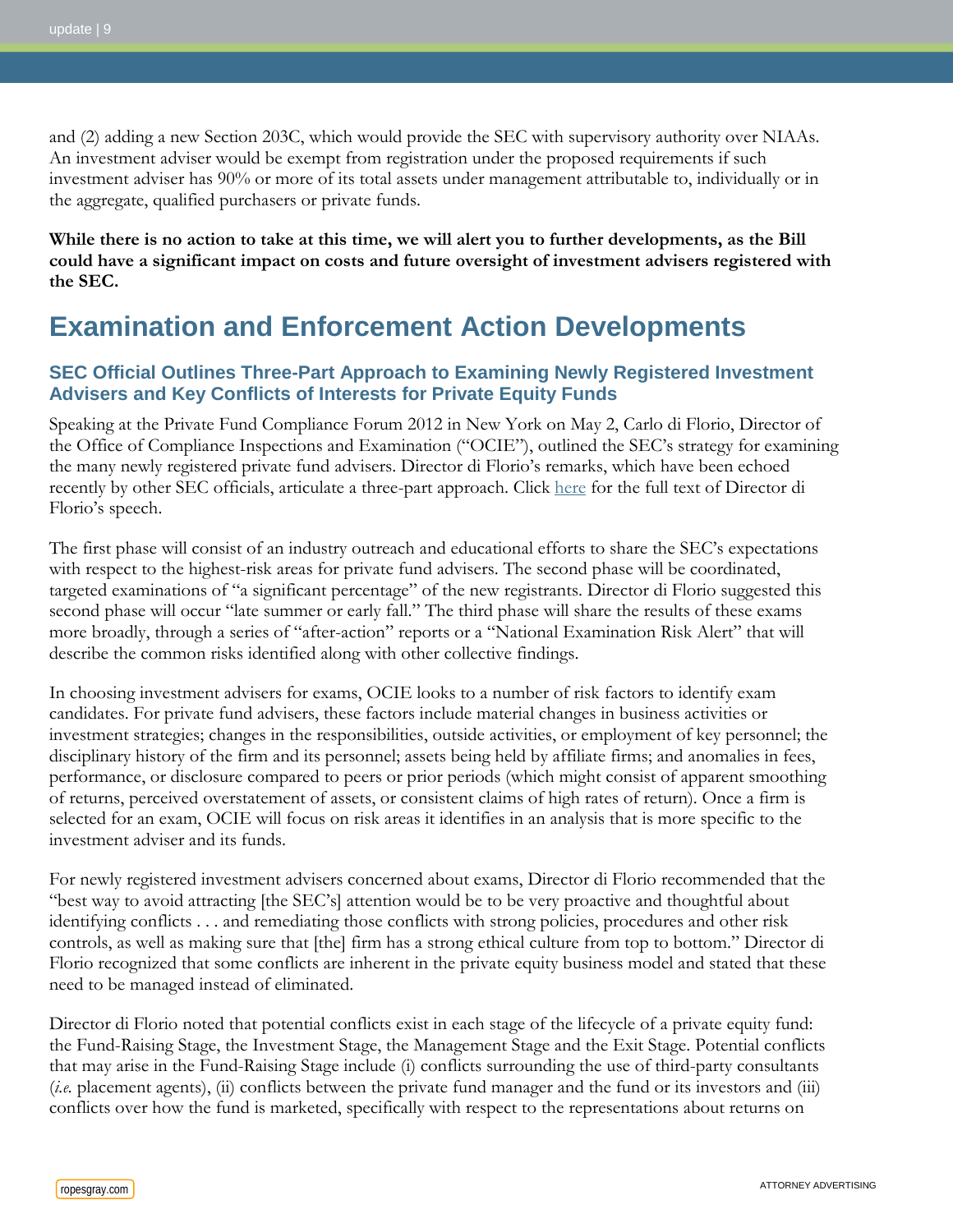previous investments. Conflicts may also arise in the Investment Stage with respect to (i) opportunities for insider trading, (ii) allocation of investment opportunities and (iii) allocation of fees. Conflicts that may arise in the Management Stage are similar to those in the Investment Stage, and may also include misleading reporting to current or prospective investors in a fund. Finally, conflicts that may arise in the Exit Stage include (i) delayed divestment of fund assets to accrue additional management fees, (ii) conflicts surrounding liquidity events and (iii) conflicts with respect to the valuation of portfolio assets.

#### **Private fund advisers should review their compliance programs in light of the upcoming exams and remarks regarding conflicts of interests for private equity firms.**

### <span id="page-9-0"></span>**Senior SEC Officials Discuss Asset Management Examination and Enforcement Initiatives and Priorities for 2012**

In several recent public appearances, senior members of the SEC staff have commented on their current examination and enforcement priorities for the asset management industry in 2012. Although each speaker qualified his comments as an expression of solely his own opinion, several common themes emerged from these remarks:

- Registration and Inspection **:** OCIE and the Division of Enforcement ("DOE") are beginning the process of examining private equity firms, and the Asset Management Unit of the SEC has added a staff member with industry experience in private equity.
- Compliance Concerns: OCIE is concerned that asset management firms are not committing sufficient resources to compliance and the SEC is consistently asking firms to identify the level of resources they devote to compliance and how they have determined the adequacy of those resources. Under this initiative, failure to satisfy the requirements of Rule 206(4)-7 under the Advisers Act and Rule 38a-1 under the Investment Company Act may constitute a violation in and of itself. Pursuant to an informal "two strikes, you're out" approach, the failure to correct compliance deficiencies after a negative SEC comment could result in higher fines and "time-out" penalties.
- Focus on Aberrational Performance: The SEC staff has been increasing its focus on investigating funds with outlying performance. Three recent enforcement cases were built using new technologically-savvy techniques for identifying outlier performance.
- Expense Disclosure: OCIE staff is concerned that firms often fail to disclose all expenses charged to clients, and that "house" expenses and personal expenses are sometimes improperly allocated to clients.
- Portfolio Management Disclosure: In addressing failures to comply with investment guidelines or investment strategies, DOE staff is not receptive to arguments that the deviations are immaterial or ultimately benefited investment performance for clients. One speaker suggested that DOE staff may scrutinize disclosures made outside of a product's offering documents, such as a portfolio manager's oral representations. The Asset Management Unit may pursue misstatements of the qualifications of portfolio managers in Form ADV as well.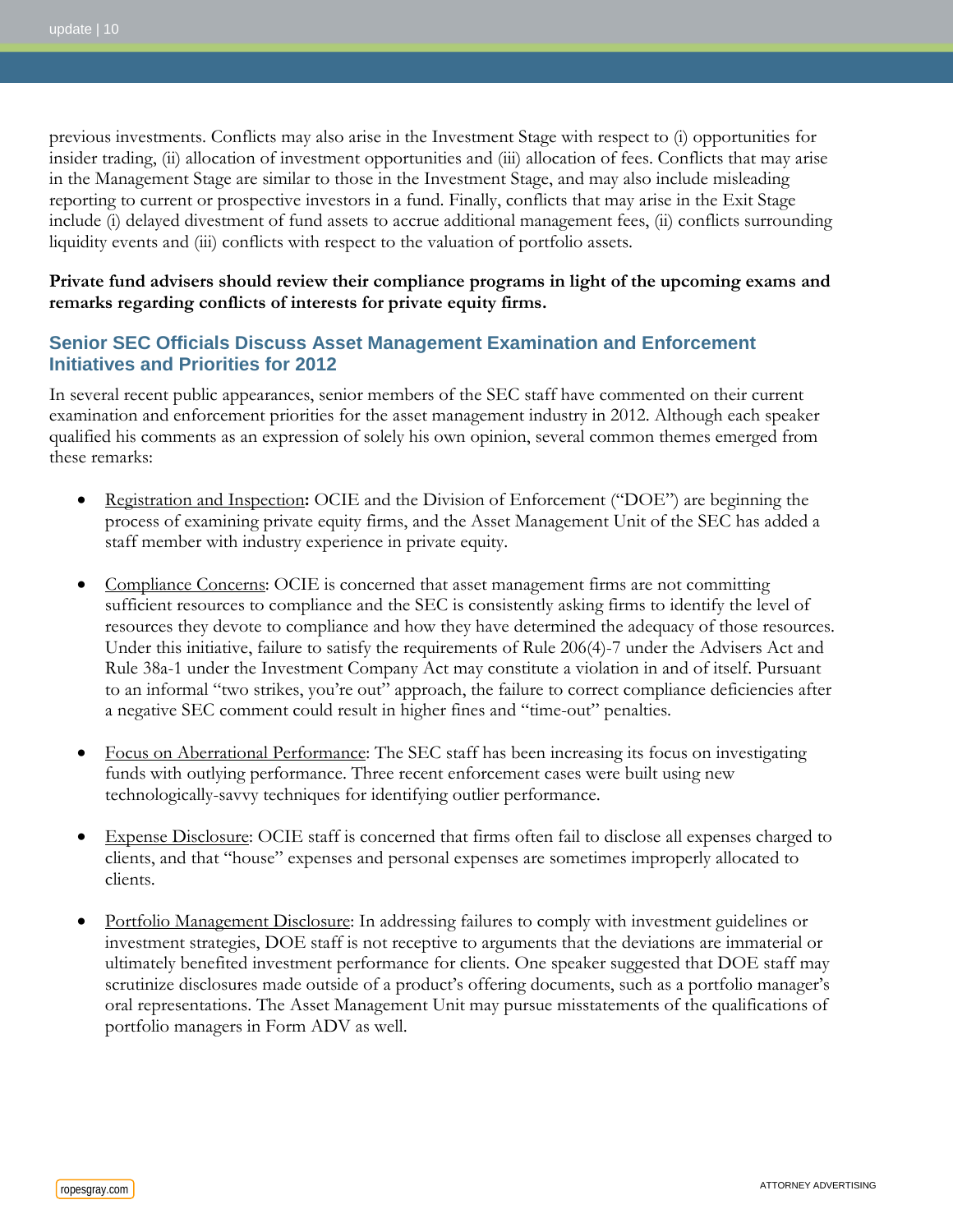#### <span id="page-10-1"></span>**Increasingly Global Reach of the SEC**

The SEC [announced on March 23](http://www.sec.gov/news/press/2012/2012-49.htm) that it had entered into supervisory cooperation arrangements with the Cayman Islands Monetary Authority ("CIMA") and the European Securities and Markets Authority ("ESMA"). The two memoranda of understanding ("MOUs") are part of a long-term strategy to improve the SEC's oversight of regulatory entities that operate across national borders. The new MOUs are intended to improve the SEC's ability to share information about regulated entities such as investment advisers and investment fund managers. A copy of the MOU with CIMA is available [here,](http://www.sec.gov/about/offices/oia/oia_bilateral/cayman-mou.pdf) and a copy of the MOU with ESMA is available [here.](http://www.sec.gov/about/offices/oia/oia_bilateral/esma-mou.pdf)

In contrast to enforcement cooperation agreements, supervisory cooperation arrangements, like the MOUs signed with CIMA and ESMA, generally establish mechanisms for continuous and ongoing consultation, cooperation, and exchange of supervisory information related to the oversight of globally active firms and markets. The SEC entered into its first supervisory cooperation arrangement in 2006 with the United Kingdom's Financial Services Authority. Following the recent financial crisis, the SEC has expanded its focus on supervisory cooperation arrangements in an effort to better identify emerging risks to U.S. capital markets and the international financial system.

These arrangements facilitate the ability of regulators to cooperate with the SEC, helping to increase the level of information flow that enables regulators to monitor effectively the entities within their jurisdiction and to identify potential and actual risks to both local markets and the global financial system. **The recently signed MOUs, which signal the potential for increased cooperation between the SEC and foreign securities regulators, may increase the number of international securities fraud cases brought by the SEC.**

#### <span id="page-10-0"></span>**DOJ/SEC Bring First FCPA Case Involving Private Fund Investment Adviser**

On April 25, [the SEC charged](http://www.sec.gov/litigation/complaints/2012/comp-pr2012-78.pdf) a former Managing Director in Morgan Stanley's Chinese real estate investment and fund advisory group with violations of the Foreign Corrupt Practices Act (the "FCPA"), under Sections  $30A(g)$  and  $13(b)(5)$  of the Exchange Act. He was also charged with aiding and abetting his employer's wholly owned investment advisers in violation of the anti-fraud provisions of the Advisers Act, namely Sections 206(1) and 206(2). On the same day, the executive pleaded guilty to the Department of Justice's ("DOJ's") criminal charge of conspiring to evade internal accounting controls required by the FCPA. This case represents the first FCPA-related charges involving a private fund investment adviser.

The SEC and DOJ allege that Garth R. Peterson, an American citizen living in Singapore, exploited his personal friendship and secret business relationship with a Chinese government official (the former Chairman of a state-owned property management company for a district in Shanghai) to steer business opportunities to the investment funds managed by his employer, as well as to "secretly acquire" millions of dollars worth of real estate investments for himself. Mr. Peterson, whose principal responsibility had been to evaluate, negotiate, acquire, manage and sell real estate investments on behalf of Morgan Stanley's advisers and funds, was terminated in 2008 for his misconduct. Robert Khuzami, Director of the DOE, summed up the case with the [following statement:](http://www.sec.gov/news/press/2012/2012-78.htm) "Peterson crossed the line not once, but twice. He secretly bribed a government official to illegally win business for his employer and enriched himself in violation of his fiduciary duty to Morgan Stanley's clients."

The SEC and Mr. Peterson have agreed to settle this matter, subject to court approval, with a permanent bar from the securities industry, a payment of more than \$250,000 in disgorgement, and the relinquishment of approximately \$3.4 million in property that Mr. Peterson acquired through his misconduct. With respect to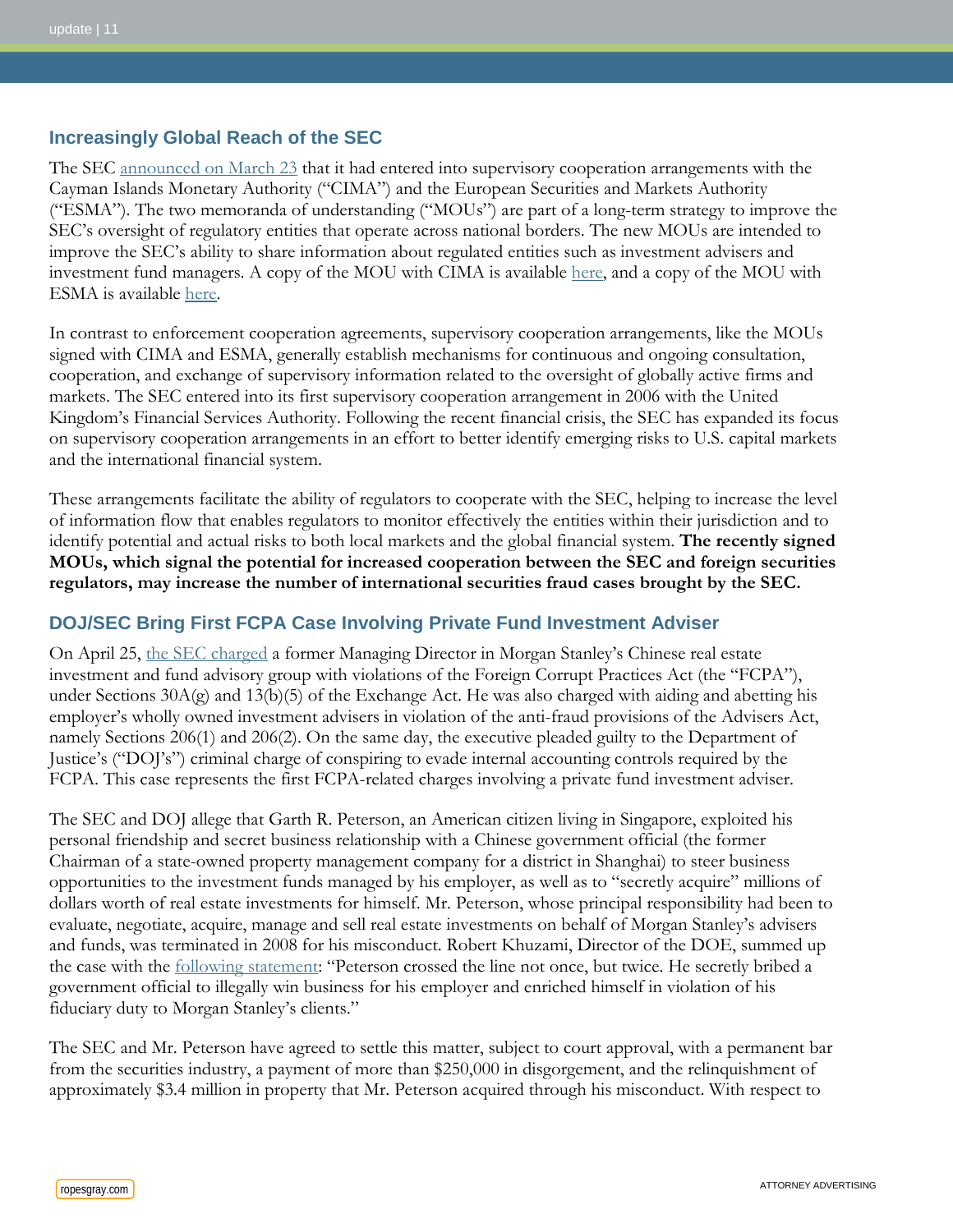the DOJ charges, Mr. Peterson will appear for criminal sentencing on July 17, where he will face up to five years in prison and up to a \$250,000 fine.

Despite bribes paid with Morgan Stanley funds, Morgan Stanley faces no charges stemming from Mr. Peterson's conduct. Instead, the SEC has characterized Mr. Peterson as a "rogue employee" whose deceptions circumvented his employer's aggressive, carefully thought-out internal controls. Morgan Stanley not only had a record of the anti-corruption trainings it had held for Asia-based employees (54 in a six-year period) but it was also able to specify how many trainings Mr. Peterson personally had attended and how many FCPA-compliance reminders he had received. Moreover, along with frequent training and reminders, Morgan Stanley regularly updated its internal policies, required annual certifications from its employees, monitored transactions, and randomly audited employees. Morgan Stanley's persistent and extensive controls appear to have played a role in both the SEC and DOJ's decisions not to charge the company, as did the fact that the company self-reported the issues and terminated Mr. Peterson.

#### **The Morgan Stanley case reemphasizes to investment firms the importance of establishing adequate and effective FCPA and anti-corruption internal controls in order to protect both the entity and individual personnel from such enforcement.**

## <span id="page-11-0"></span>**FSA Fines Former JC Flowers UK CEO**

On January 31, 2012, the Financial Services Authority ("FSA") announced that it had fined Ravi Shankar Sinha, the former CEO of JC Flowers & CO UK Limited ("JCF"),  $f$ 2.867 million (consisting of a  $f$ 1.367 million disgorgement sum and  $f<sub>1.5</sub>$  million penalty) for fraudulently invoicing a portfolio company over an eight-month period in 2009. The FSA Final Notice is available [here.](http://www.fsa.gov.uk/static/pubs/final/ravi-sinha.pdf)

The FSA alleged that JCF acted as an investment adviser to certain private equity funds (the "JCF Funds"). Mr. Sinha invested his own capital in companies in which the JCF Funds invested, and borrowed nearly  $\epsilon$ 9 million for investment purposes. Starting in 2007, Mr. Sinha's own financial position deteriorated and in order to address his financial obligations, between February and October 2009, Mr. Sinha fraudulently obtained  $\angle$  1.367 million for himself from a company in which JCF Funds had invested ("Company A") without the knowledge or involvement of anyone else within JCF. He did this by issuing invoices to Company A for fees, payable to himself, and secured payment of the invoices by deliberately misleading the CEO of Company A and concealing from JCF the fact that he had received the payments. JCF discovered Mr. Sinha's conduct in October 2009, notified the FSA, and suspended and later dismissed Mr. Sinha. The FSA has rejected Mr. Sinha's assertion that, because he had lost his entitlement to "carry" when his JCF employment was terminated, a sum which would have exceeded the  $f$ 1.367 million, he obtained no net financial benefit for his misconduct and therefore this "carry" sum should offset any proposed disgorgement sum.

Mr. Sinha is the first executive in the private equity industry to be fined by the FSA and comes within one week of the FSA fining hedge fund manager David Einhorn and his U.S.-based hedge fund. Together these actions demonstrate the FSA's focus on the alternative investment fund management industry and highlight the importance to private equity firms of having adequate compliance systems and controls in place. A robust code of ethics should be in effect, and employment arrangements should ideally contain terms of service which refer to such compliance rules and codes. **Firms should consider reviewing internal guidelines that regulate how portfolio companies are invoiced, ensuring it is made clear (i) how such invoices are authorised and issued to portfolio companies; and (ii) how these invoices should be properly filed and collated internally.**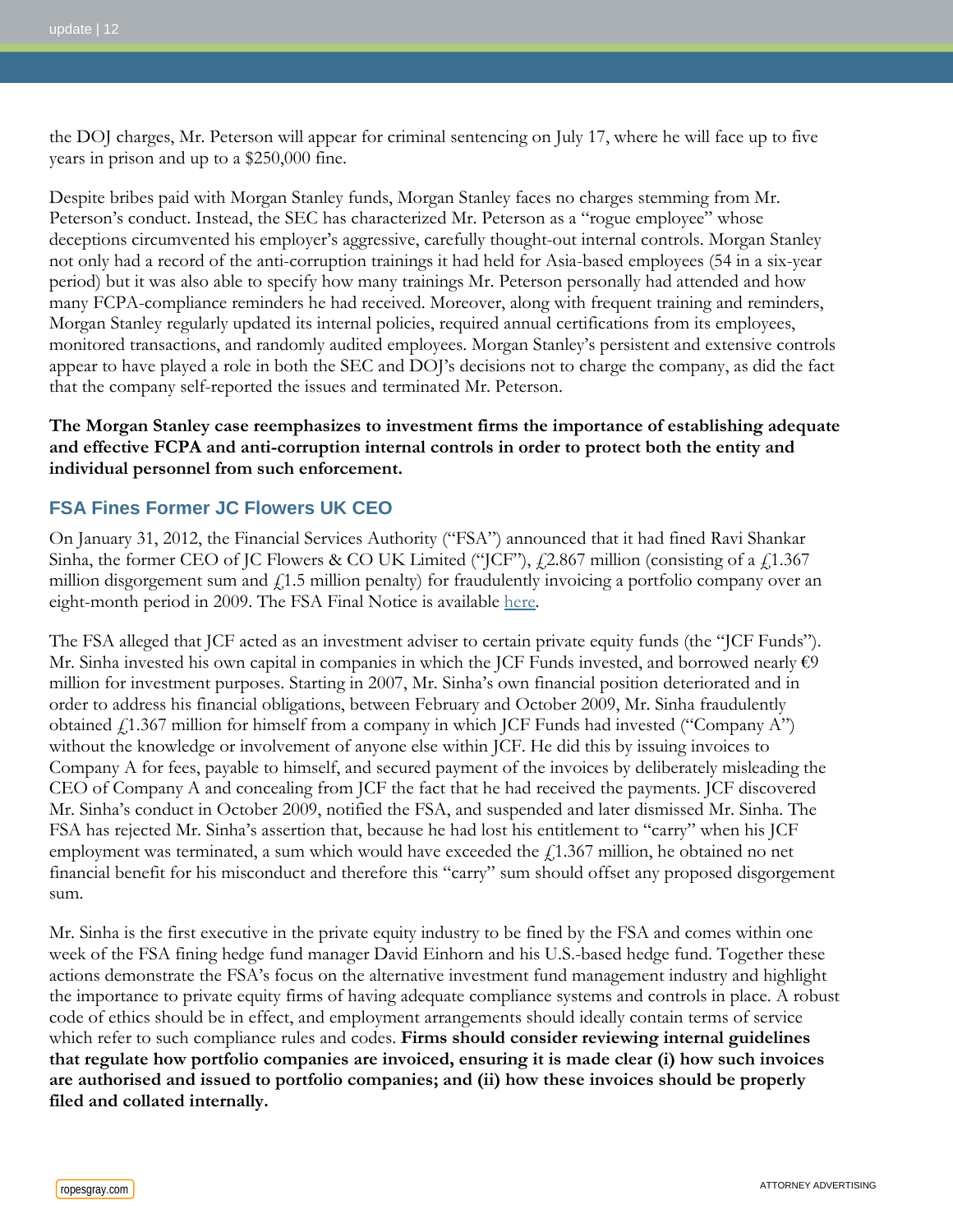### <span id="page-12-1"></span>**SEC Credits Former Executive's Cooperation by Declining to Take Enforcement Action**

For the first time since the publication of its plan to incentivize individual cooperation in investigations, the SEC publicly recognized the assistance of a former executive that led to settled enforcement actions against the executive's employer—AXA Rosenberg Group LLC, an investment adviser—and the company's cofounder. On March 19, 2012, [the SEC announced](http://www.sec.gov/litigation/litreleases/2012/lr22298.htm) that it had credited the cooperation of the former executive by declining to take enforcement action against him for his role in the cover-up of a material computer coding error.

In its announcement, the SEC revealed that the former executive's cooperation was instrumental in enabling the agency to conduct its investigation. The SEC evaluated the executive's assistance under the four factors laid out in the agency's Policy Statement Concerning Cooperation by Individuals in its Investigations and [Related Enforcement Actions:](http://www.gpo.gov/fdsys/pkg/FR-2010-01-19/pdf/2010-843.pdf) (1) assistance provided by the individual; (2) importance of the underlying matter; (3) interest in holding the individual accountable; and (4) the individual's profile. All four factors weighed in favor of leniency toward the cooperating individual, presenting a model of cooperation with a government investigation. **Private fund advisers should be aware that the SEC is actively using the increased cooperation incentives to enhance the likelihood of individuals aiding investigations of their employers.**

## **Tax-Related Developments**

## <span id="page-12-0"></span>**FBAR Filing Deadline Further Extended to June 30, 2013 for Certain Persons with Signature Authority over Foreign Financial Accounts**

In February, the Financial Crimes Enforcement Network ("FinCEN") issued [Notice 2012-1,](http://www.fincen.gov/statutes_regs/guidance/pdf/FinCEN_Notice_2012-1_FBAR_Filing_Extension.pdf) extending the filing deadline for U.S. Treasury Form TD F 90-22.1, "Report of Foreign Bank and Financial Accounts" ("FBAR") until June 30, 2013 for certain categories of U.S. persons that have signing authority over, but no financial interest in, a foreign account. Generally, each U.S. person who has a financial interest in, or signature authority over, one or more foreign financial accounts during a calendar year is required, absent an extension, to report those accounts to the Internal Revenue Service by filing an FBAR no later than June 30 of the succeeding calendar year. A person has a "financial interest" in a foreign financial account if such person is (a) the owner of record or legal titleholder of such account or (b) the direct or indirect owner of 50% or more of the entity that is the owner of record or legal titleholder.

However, as noted in our previous [Alert,](http://www.ropesgray.com/files/Publication/3d6a0033-d3c7-4486-b0a5-f0b40f1859af/Presentation/PublicationAttachment/cc177820-4f73-4b50-9b6c-f390d15a005c/20120221_Tax_Benefits_Alert.pdf) the filing deadline for all other U.S. persons with FBAR filing obligations (including U.S. funds with financial interests in their own foreign accounts) that do not meet the applicable criteria to receive an extension and the FBAR filing obligation for such persons remained unchanged and must be filed by June 30 for the previous calendar year, unless such person meets the criteria to receive an exemption from filing.

**Individuals at registered private fund advisers with signing authority over (but no financial interest in) foreign accounts will have until June 30, 2013 to file a 2011 FBAR, as well as FBARs for prior years with previously extended deadlines.**

## <span id="page-12-2"></span>**New IRS Requirements for Electronic Furnishing of Schedules K-1**

The IRS has issued new requirements that a partnership must meet in order to provide its partners with Schedules K-1 exclusively in an electronic format (*e.g.*, in a pdf attached to an email or downloadable through